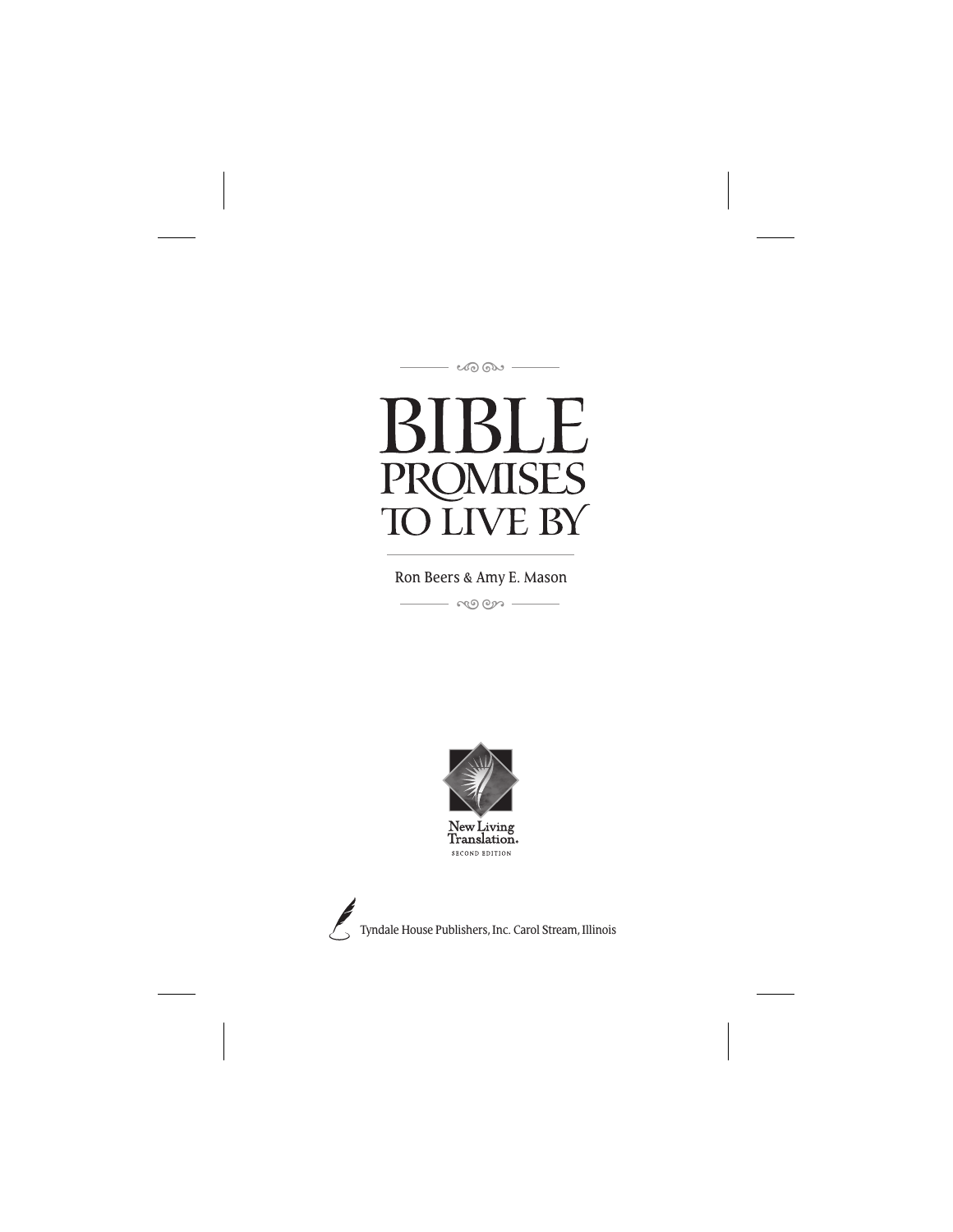*TYNDALE* and Tyndale's quill logo are registered trademarks of Tyndale House Publishers, Inc.

*Bible Promises to Live By*

Copyright © 2007 by Ron Beers. All rights reserved.

Designed by Jennifer Ghionzoli

Scripture quotations are taken from the *Holy Bible,* New Living Translation, copyright © 1996, 2004. Used by permission of Tyndale House Publishers, Inc., Carol Stream, Illinois 60188. All rights reserved.

ISBN-13: 978-1-4143-1355-9 ISBN-10: 1-4143-1355-1

Printed in the United Kingdom

13 12 11 10 09 08 07 7654321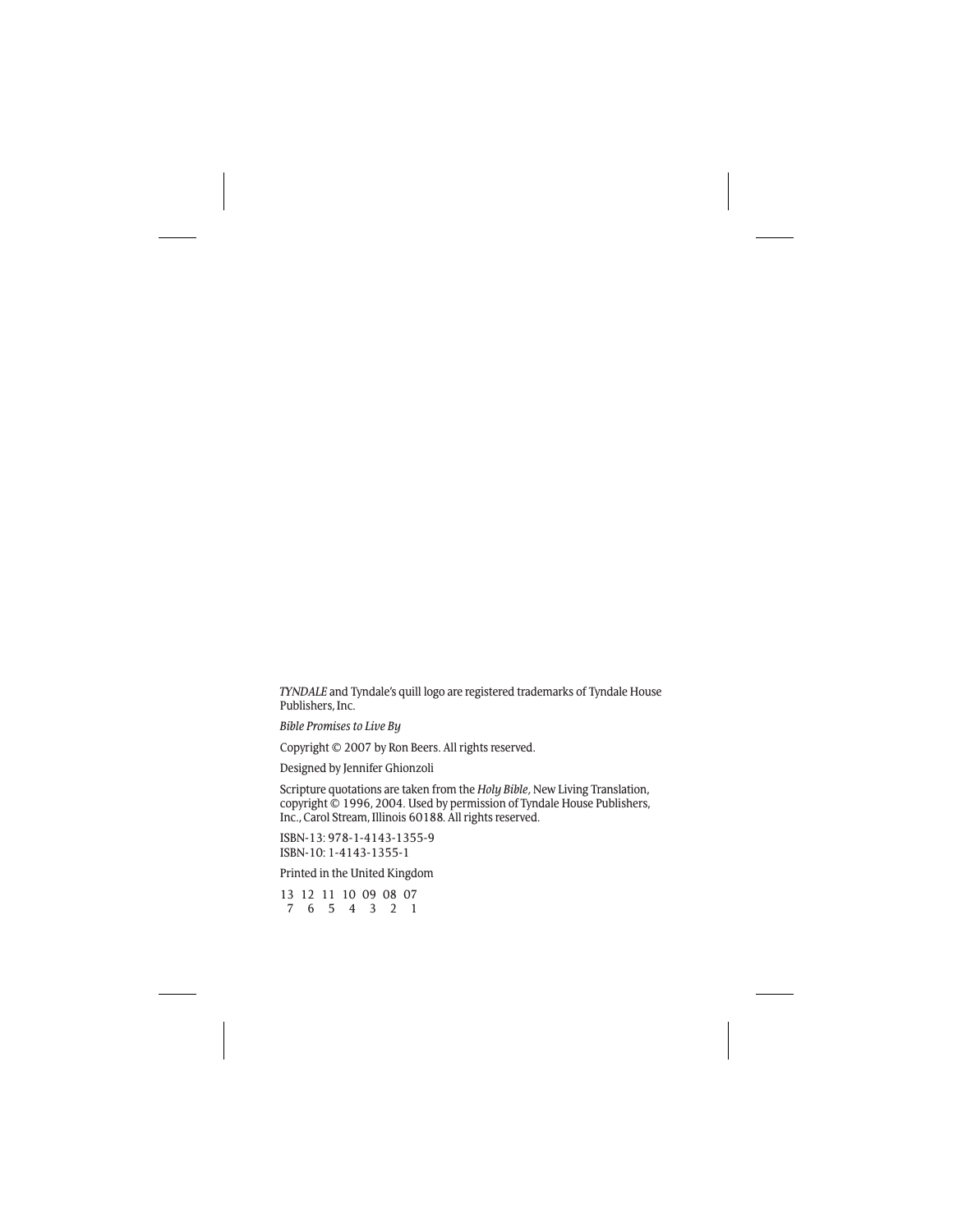## **CONTENTS**  $\frac{1}{\sqrt{2\pi}}$

| $Introduction \dots \dots \dots \dots \dots \dots \dots \dots \dots \dots \dots \dots \dots \dots \dots$ |
|----------------------------------------------------------------------------------------------------------|
|                                                                                                          |
|                                                                                                          |
|                                                                                                          |
|                                                                                                          |
|                                                                                                          |
|                                                                                                          |
|                                                                                                          |
|                                                                                                          |
|                                                                                                          |
|                                                                                                          |
|                                                                                                          |
|                                                                                                          |
|                                                                                                          |
|                                                                                                          |
|                                                                                                          |
|                                                                                                          |
|                                                                                                          |
|                                                                                                          |
|                                                                                                          |
|                                                                                                          |
|                                                                                                          |
|                                                                                                          |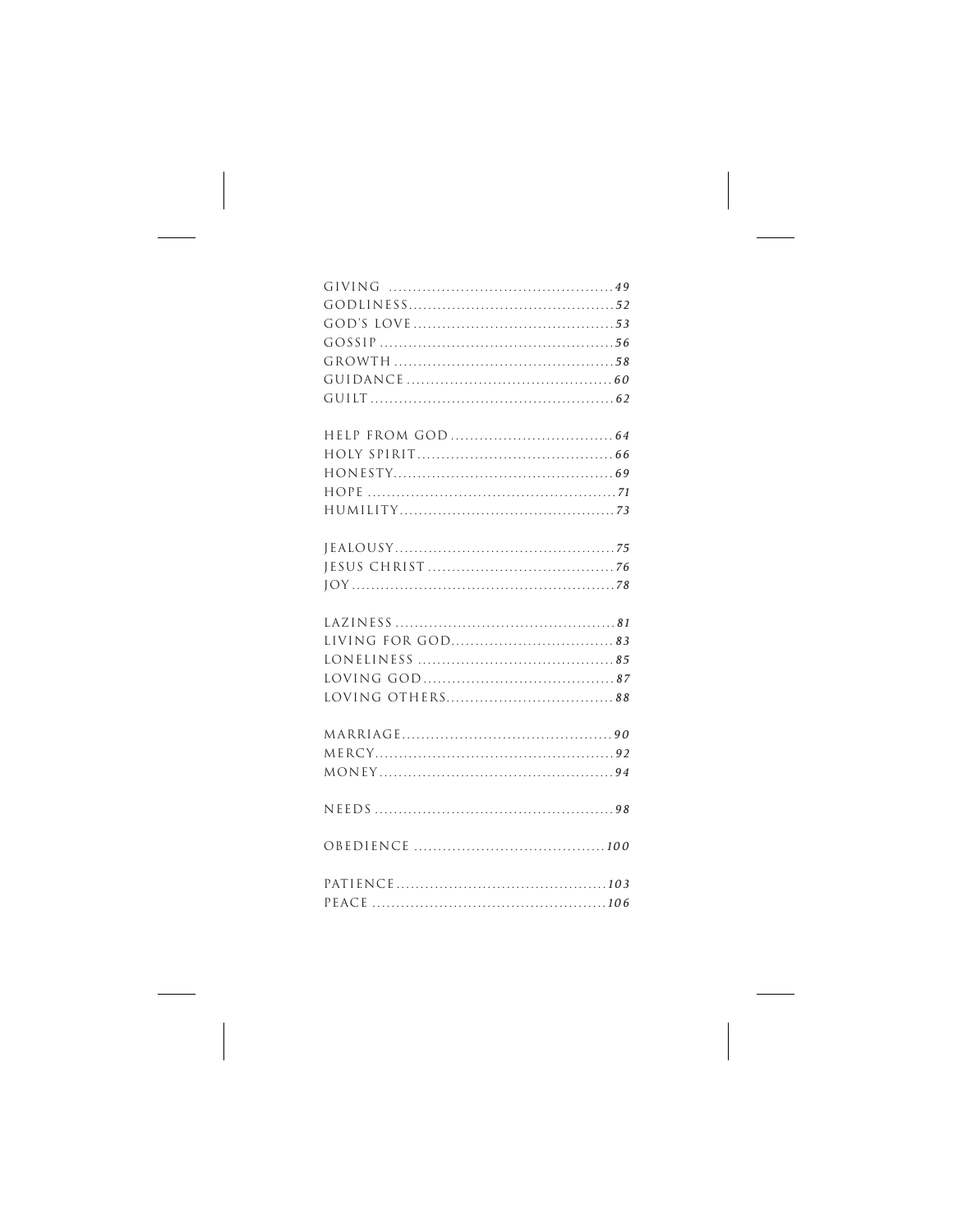| TROUBLED TIMES 137 |  |
|--------------------|--|
| TRUSTING GOD 140   |  |
|                    |  |
|                    |  |
|                    |  |
|                    |  |
|                    |  |
|                    |  |

 $\begin{tabular}{c} \quad \quad \quad & \quad \quad \quad & \quad \quad \quad \\ \begin{tabular}{c} \quad \quad & \quad \quad & \quad \quad \\ \quad \quad & \quad \quad & \quad \quad \\ \quad \quad & \quad \quad & \quad \quad \\ \quad \quad & \quad \quad & \quad \quad \\ \quad \quad & \quad \quad & \quad \quad \\ \quad \quad & \quad \quad & \quad \quad \\ \quad \quad & \quad \quad & \quad \quad \\ \quad \quad & \quad \quad & \quad \quad \\ \quad \quad & \quad \quad & \quad \quad \\ \quad \quad & \quad \quad & \quad \quad \\ \quad \quad & \quad \quad & \quad \quad \\ \quad \quad & \quad \quad & \quad \quad \\ \quad \$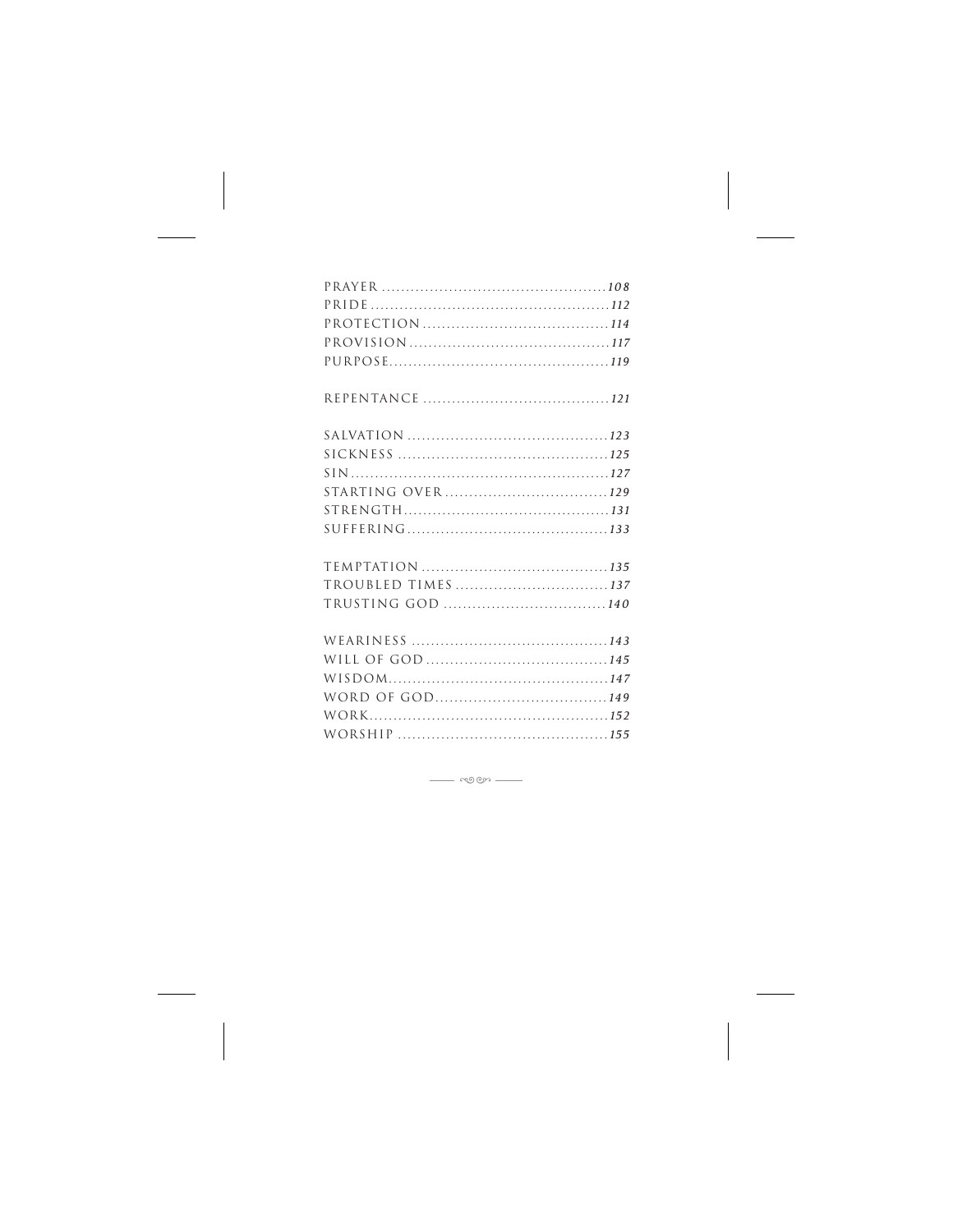#### **Introduction** --

When people make promises, do you ever doubt they will follow through? Has anyone you've trusted broken a promise to you? Have you ever made a promise you couldn't keep, or didn't intend to keep? Thankfully, God keeps all his promises. This makes his Word, the Bible, the greatest of treasures because it is filled with promises that you know will be kept. These are promises God makes not only to his people in general but to you personally. One of God's greatest promises is that his Word will last forever (Isaiah 40:8; Matthew 24:35; 1 Peter 1:23-25), which means his promises will also stand for eternity. Because of this, we can trust that all God's promises will come true. This is the bedrock of our faith, what gives us hope, encouragement, and comfort. Whereas human promises often fail and disappoint us, God's promises fulfill and sustain us by providing guidance, teaching, encouragement, forgiveness, joy, and the confidence that our future is secure.

This little book introduces you to many of God's promises—more than 750 promises from God covering seventy different topics. It covers some of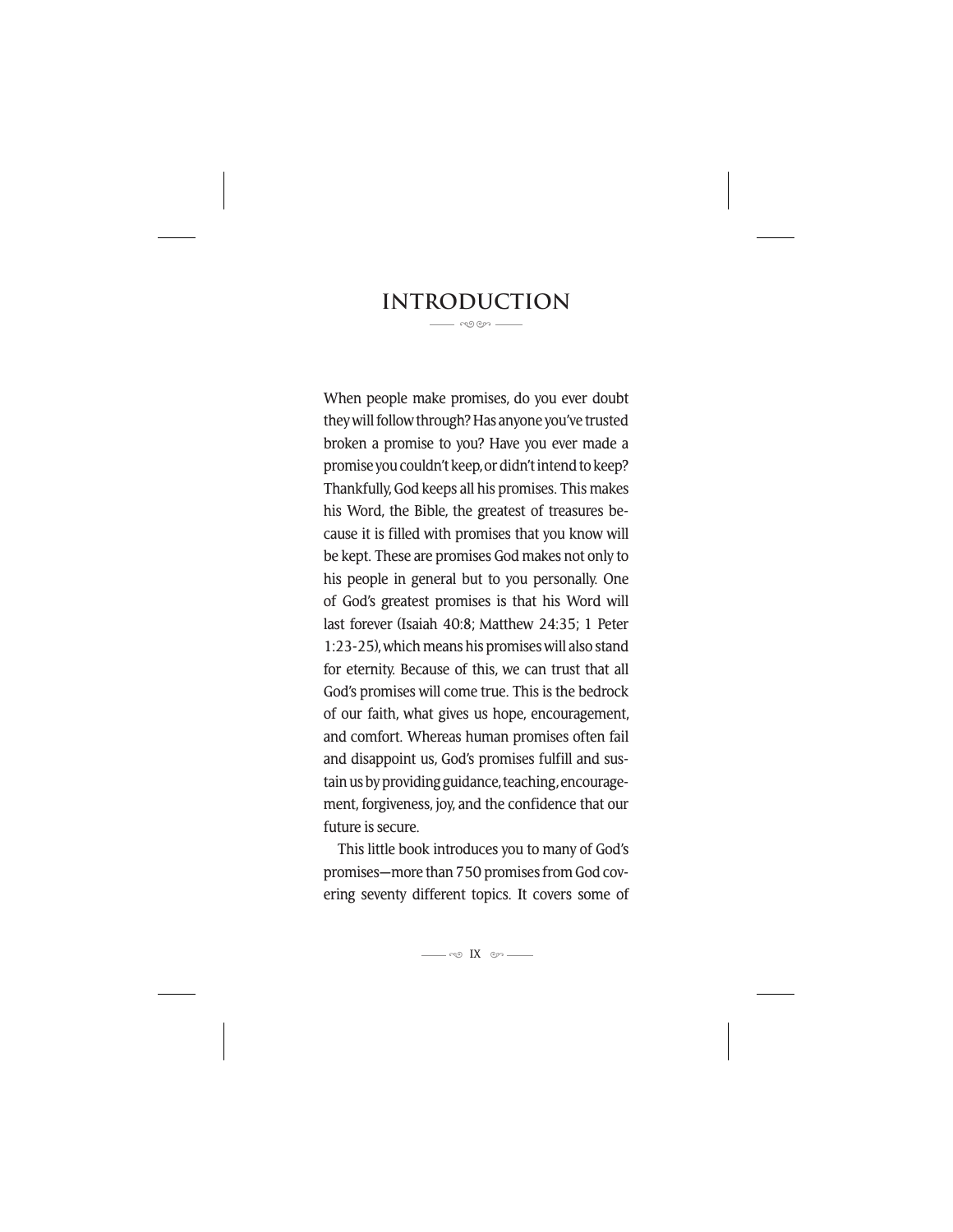God's greatest and most personal promises. The topics selected in this book cover different times and walks of life to show that God's care and concern extend to all people for all time, including you! God's promises are as ancient as they are current and fresh, which means they apply as much to your past and present as they do to your future. His promises are relevant in your most needy hour, as well as in your times of blessing and in the routine of everyday life. Knowing God's promises will help you discover what God desires for your life and how to receive and enjoy all that God has in store for you.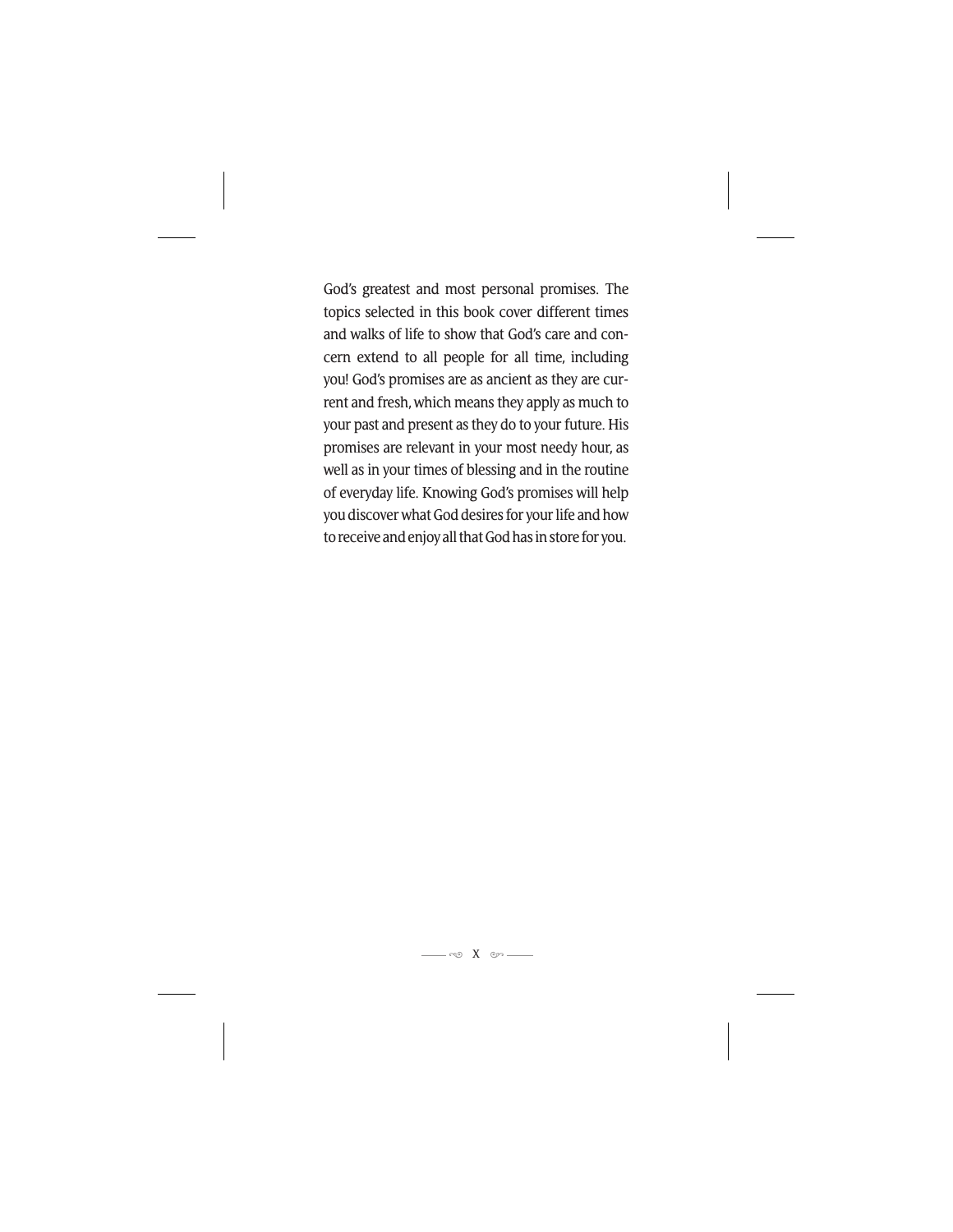### **Anger** --

Yahweh! The LORD! The God of compassion and mercy! I am slow to anger and filled with unfailing love and faithfulness.

*Exodus 34:6*

You are a God of forgiveness, gracious and merciful, slow to become angry, and rich in unfailing love.

*Nehemiah 9:17*

His anger lasts only a moment, but his favor lasts a lifetime! Weeping may last through the night, but joy comes with the morning.

*Psalm 30:5*

Stop being angry! Turn from your rage! Do not lose your temper it only leads to harm.

*Psalm 37:8*

The LORD is compassionate and merciful, slow to get angry and filled with unfailing love.

*Psalm 103:8*

A gentle answer deflects anger, but harsh words make tempers flare.

*Proverbs 15:1*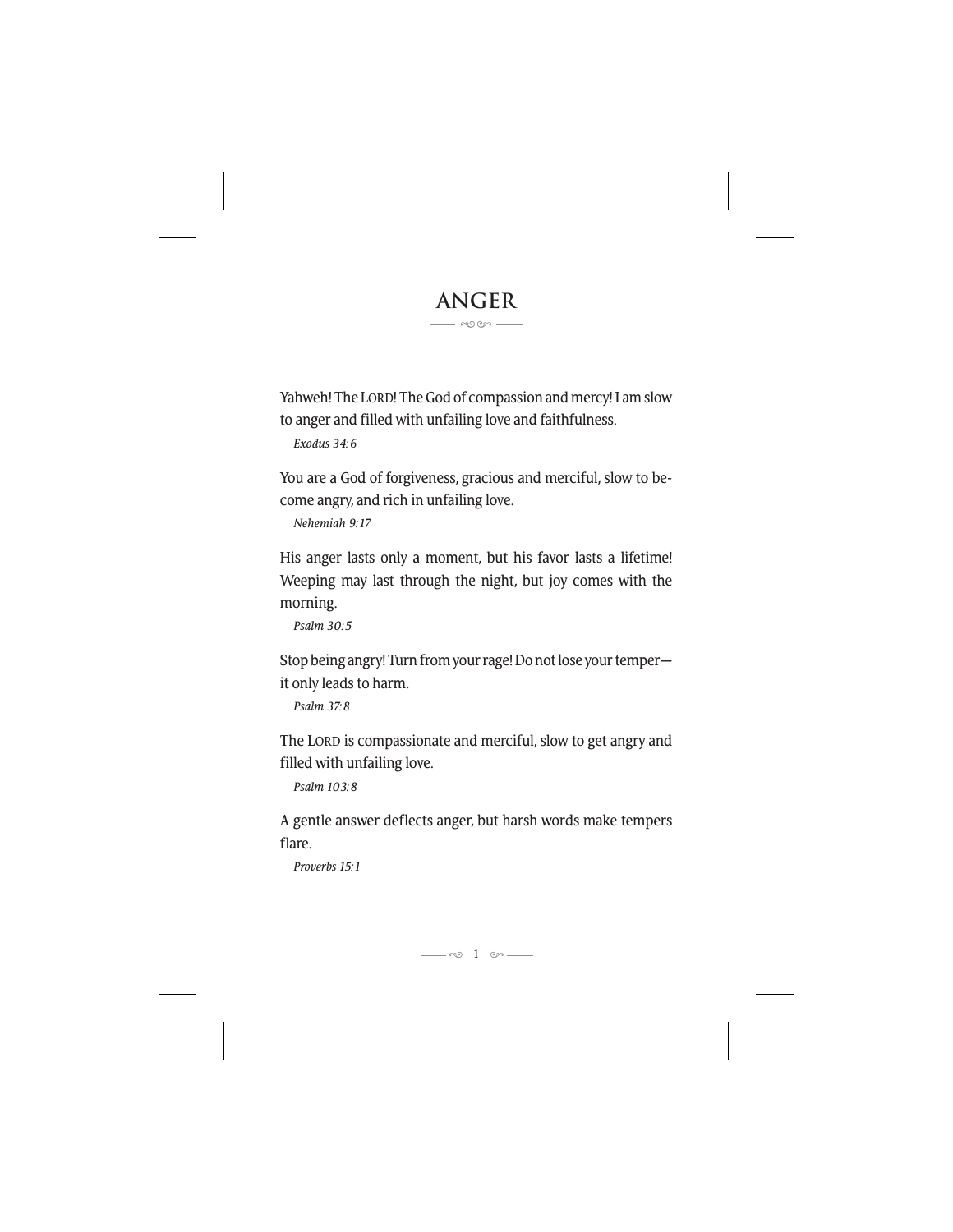Sensible people control their temper; they earn respect by overlooking wrongs.

*Proverbs 19:11*

If you are even angry with someone, you are subject to judgment! *Matthew 5:22*

Dear friends, never take revenge. Leave that to the righteous anger of God. For the Scriptures say, "I will take revenge; I will pay them back," says the LORD.

*Romans 12:19*

"Don't sin by letting anger control you." Don't let the sun go down while you are still angry, for anger gives a foothold to the devil.

*Ephesians 4:26-27*

Get rid of all bitterness, rage, anger, harsh words, and slander, as well as all types of evil behavior. Instead, be kind to each other, tenderhearted, forgiving one another, just as God through Christ has forgiven you.

*Ephesians 4:31-32*

Understand this, my dear brothers and sisters: You must all be quick to listen, slow to speak, and slow to get angry. Human anger does not produce the righteousness God desires.

*James 1:19-20*

He did not retaliate when he was insulted, nor threaten revenge when he suffered. He left his case in the hands of God, who always judges fairly.

*1 Peter 2:23*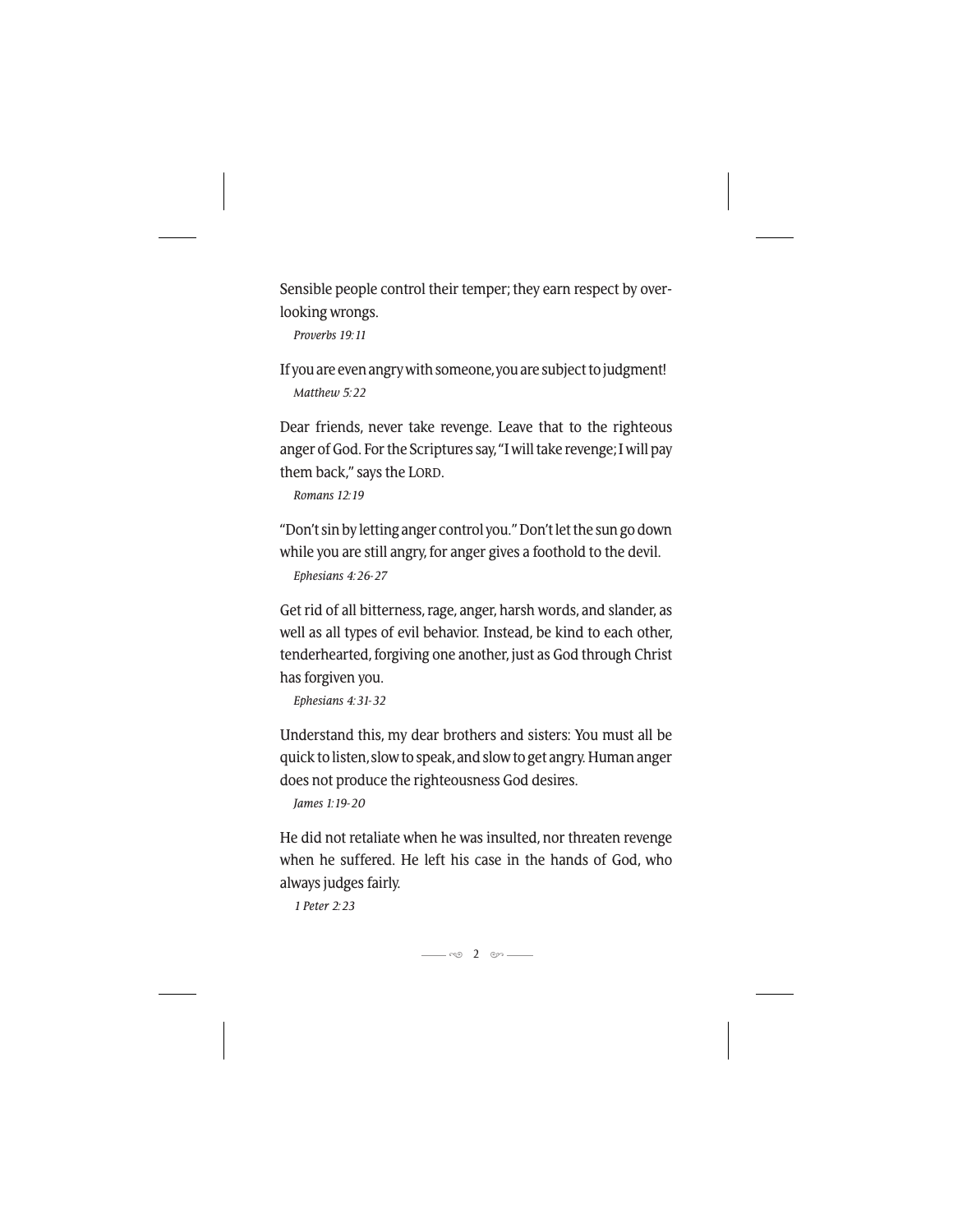#### **Anxiety** --

Commit everything you do to the LORD. Trust him, and he will help you.

*Psalm 37:5*

God is our refuge and strength, always ready to help in times of trouble. So we will not fear when earthquakes come and the mountains crumble into the sea. Let the oceans roar and foam. Let the mountains tremble as the waters surge!

*Psalm 46:1-3*

Give your burdens to the LORD, and he will take care of you.

*Psalm 55:22*

Teach us to realize the brevity of life, so that we may grow in wisdom.

*Psalm 90:12*

The LORD helps the fallen and lifts those bent beneath their loads.

*Psalm 145:14*

This righteousness will bring peace. Yes, it will bring quietness and confidence forever.

*Isaiah 32:17*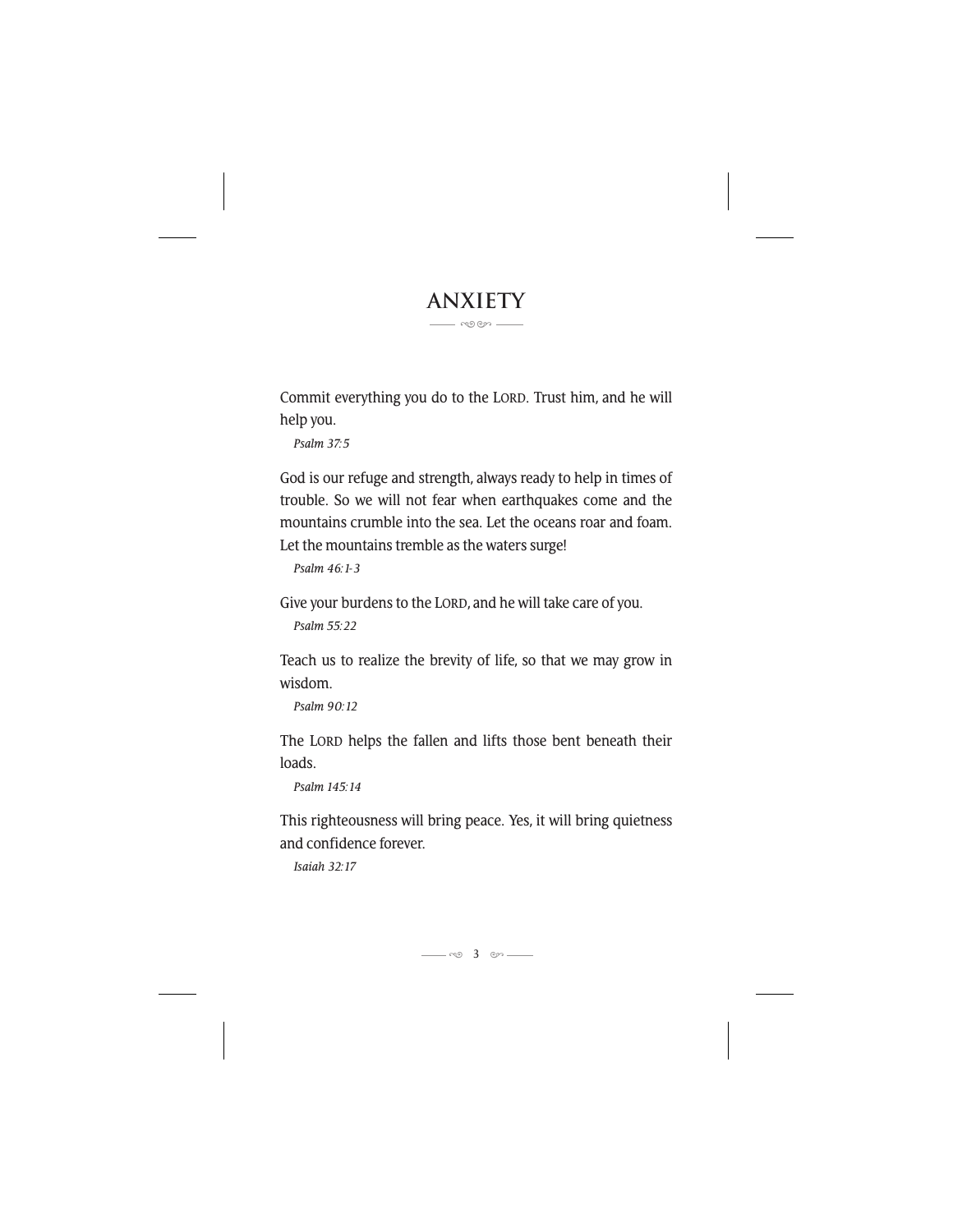Blessed are those who trust in the LORD and have made the LORD their hope and confidence. They are like trees planted along a riverbank, with roots that reach deep into the water. Such trees are not bothered by the heat or worried by long months of drought. Their leaves stay green, and they never stop producing fruit.

*Jeremiah 17:7-8*

Can all your worries add a single moment to your life? *Matthew 6:27*

Don't worry about these things, saying, "What will we eat? What will we drink? What will we wear?" These things dominate the thoughts of unbelievers, but your heavenly Father already knows all your needs.

*Matthew 6:31-32*

We know that God causes everything to work together for the good of those who love God and are called according to his purpose for them.

*Romans 8:28*

Don't worry about anything; instead, pray about everything. Tell God what you need, and thank him for all he has done. Then you will experience God's peace, which exceeds anything we can understand. His peace will guard your hearts and minds as you live in Christ Jesus.

*Philippians 4:6-7*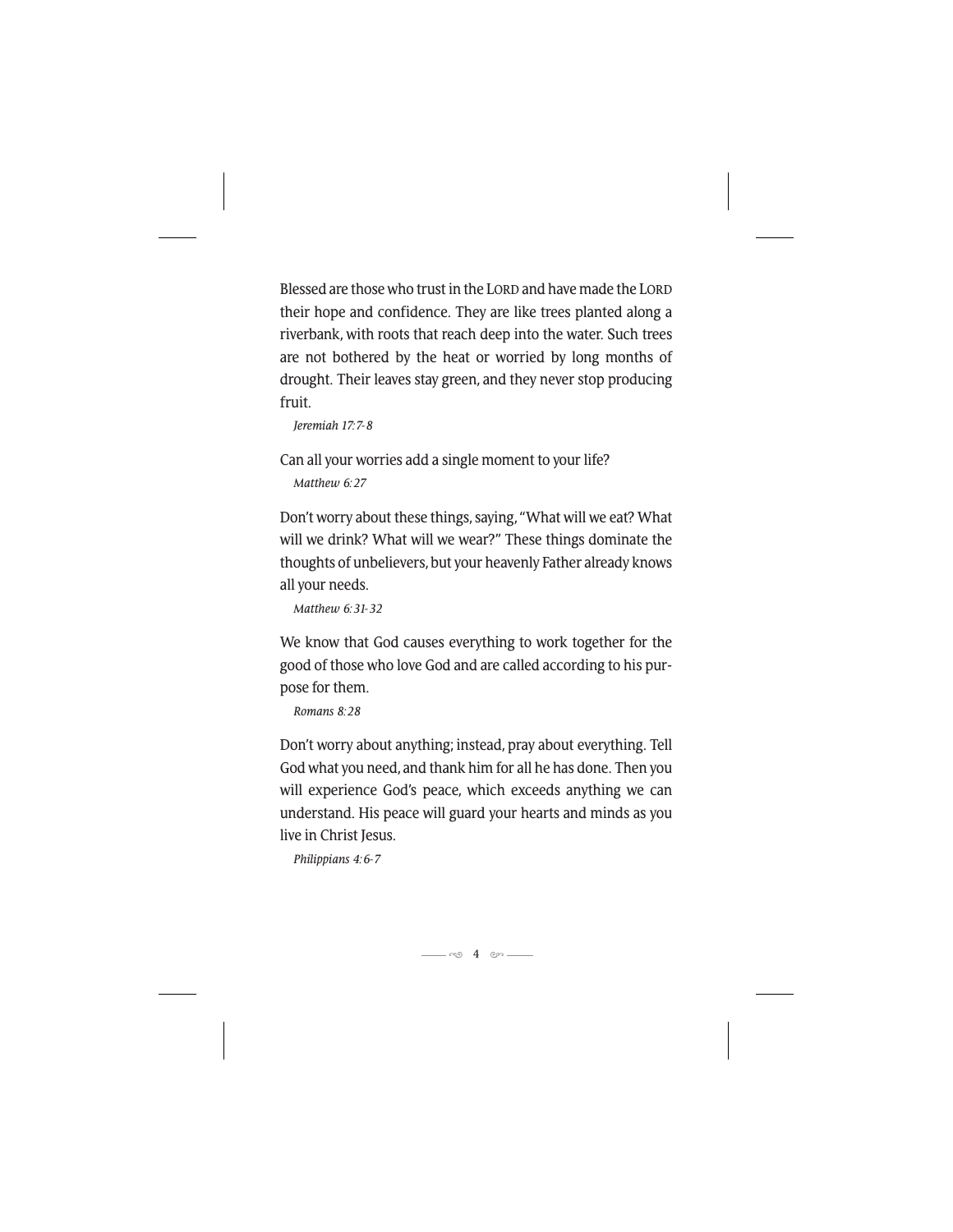This same God who takes care of me will supply all your needs from his glorious riches, which have been given to us in Christ Jesus.

*Philippians 4:19*

Give all your worries and cares to God, for he cares about you.

*1 Peter 5:7*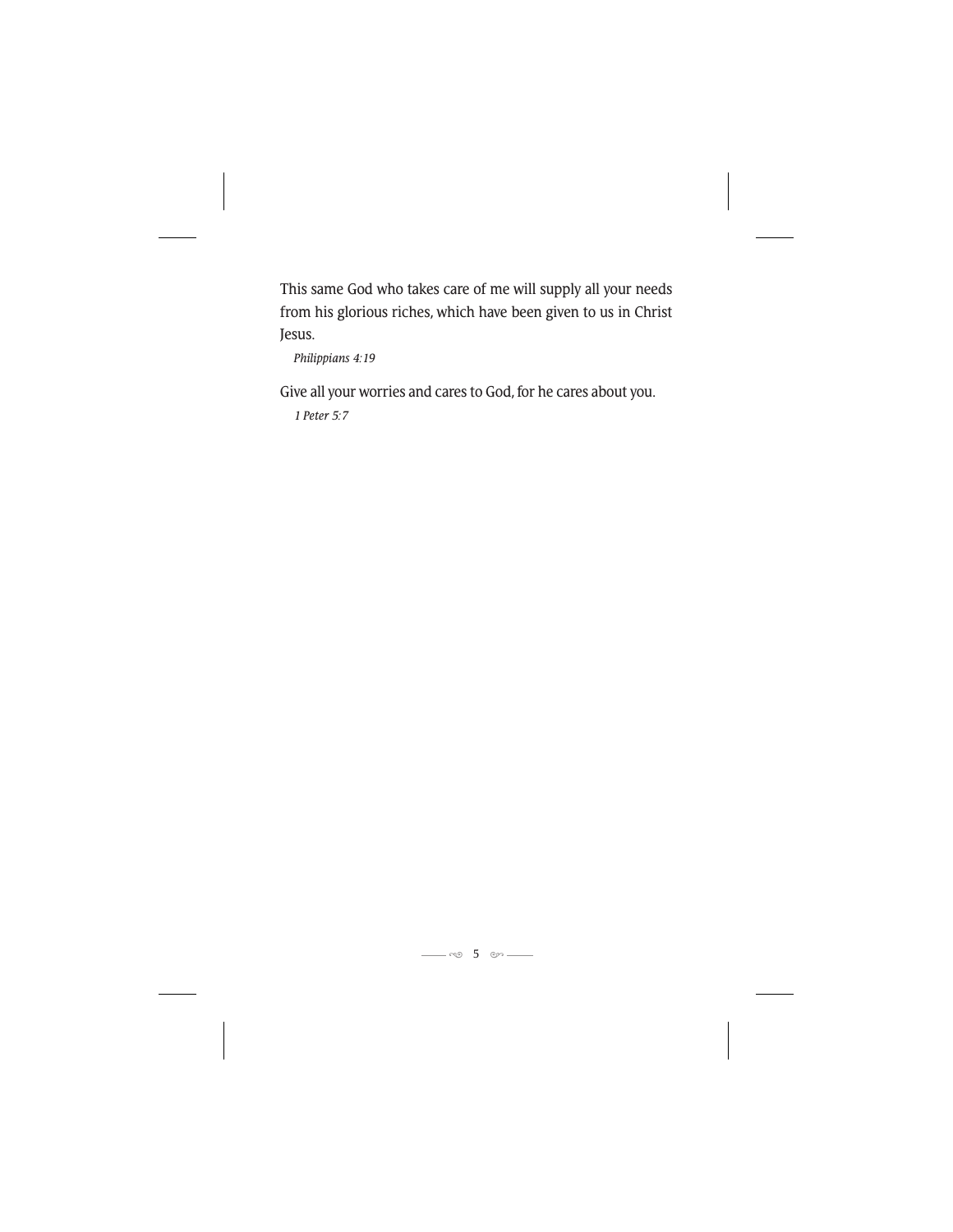### **Belief** --

"What do you mean, 'If I can'?" Jesus asked. "Anything is possible if a person believes."

*Mark 9:23*

To all who believed him and accepted him, he gave the right to become children of God.

*John 1:12*

God loved the world so much that he gave his one and only Son, so that everyone who believes in him will not perish but have eternal life.

*John 3:16*

Anyone who believes in God's Son has eternal life.

*John 3:36*

Jesus replied, "I am the bread of life. Whoever comes to me will never be hungry again. Whoever believes in me will never be thirsty."

*John 6:35*

I tell you the truth, anyone who believes has eternal life.

*John 6:47*

10 6 cm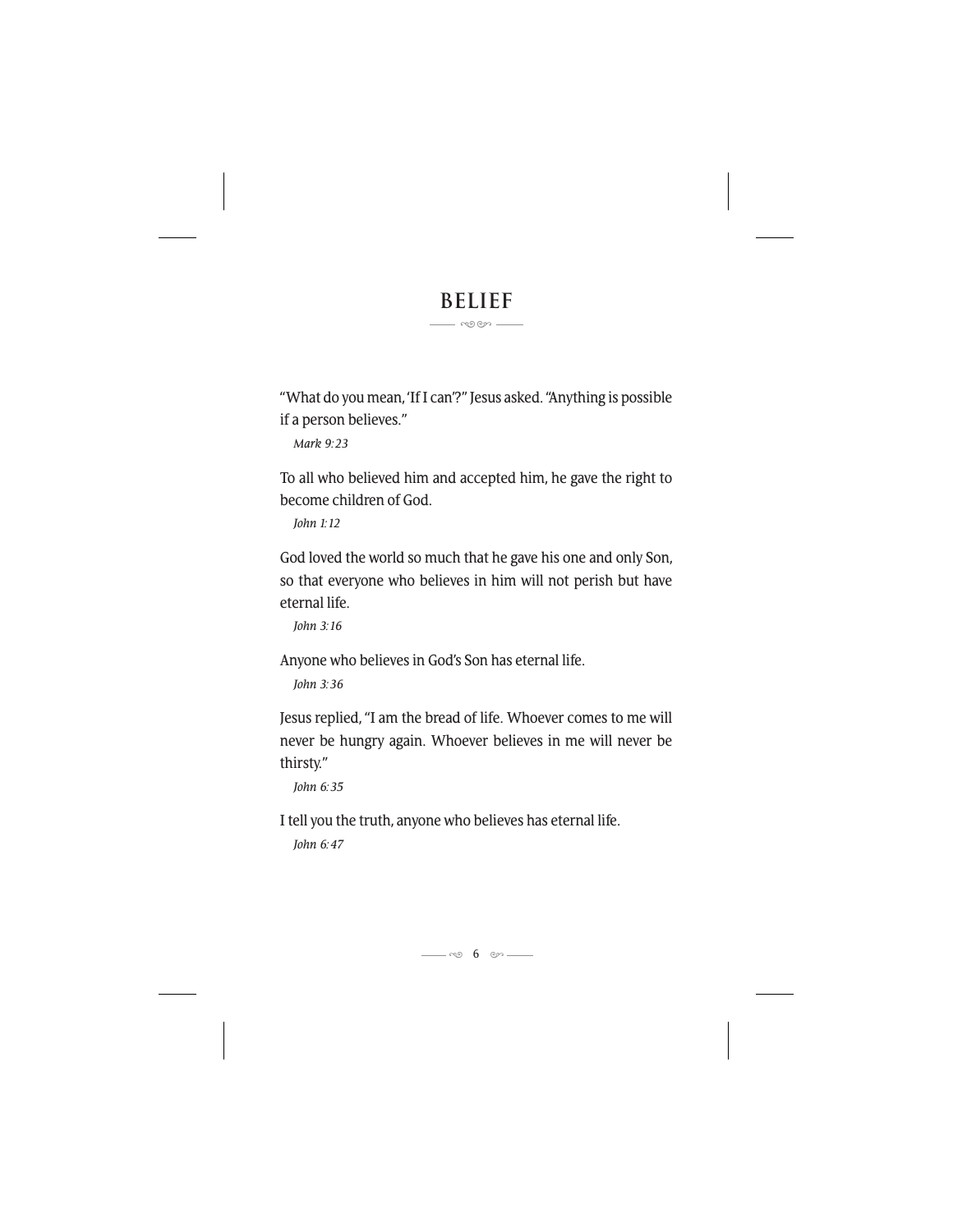Jesus told him, "You believe because you have seen me. Blessed are those who believe without seeing me."

*John 20:29*

He is the one all the prophets testified about, saying that everyone who believes in him will have their sins forgiven through his name.

*Acts 10:43*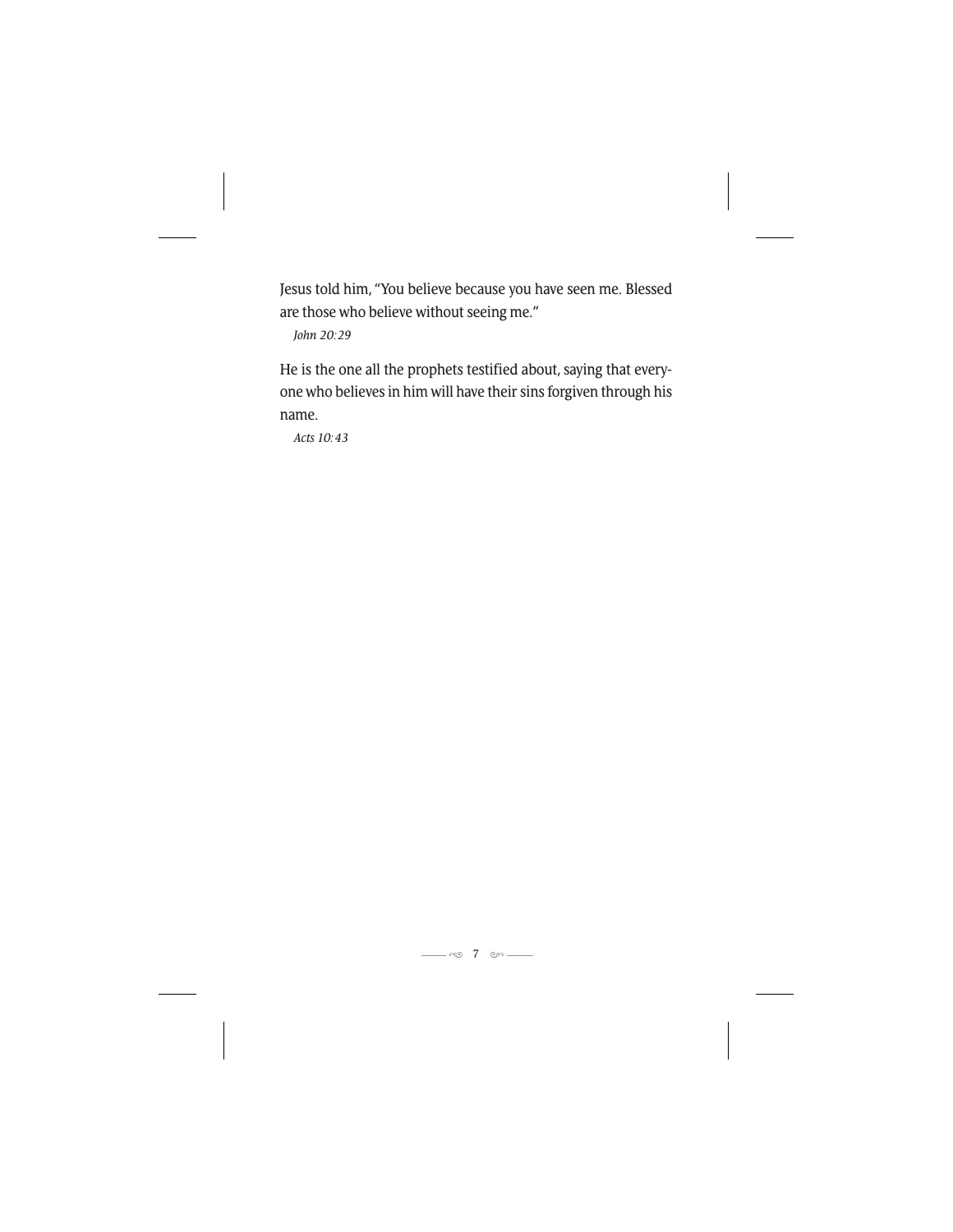### **Blessings** --

May it please you to bless the house of your servant, so that it may continue forever before you. For you have spoken, and when you grant a blessing to your servant, O Sovereign LORD, it is an eternal blessing!

*2 Samuel 7:29*

How great is the goodness you have stored up for those who fear you. You lavish it on those who come to you for protection, blessing them before the watching world.

*Psalm 31:19*

The LORDwill withhold no good thing from those who do what is right.

*Psalm 84:11*

Blessed are those who trust in the LORD and have made the LORD their hope and confidence.

*Jeremiah 17:7*

Let's not get tired of doing what is good. At just the right time we will reap a harvest of blessing if we don't give up.

*Galatians 6:9*

All who are victorious will inherit all these blessings.

*Revelation 21:7*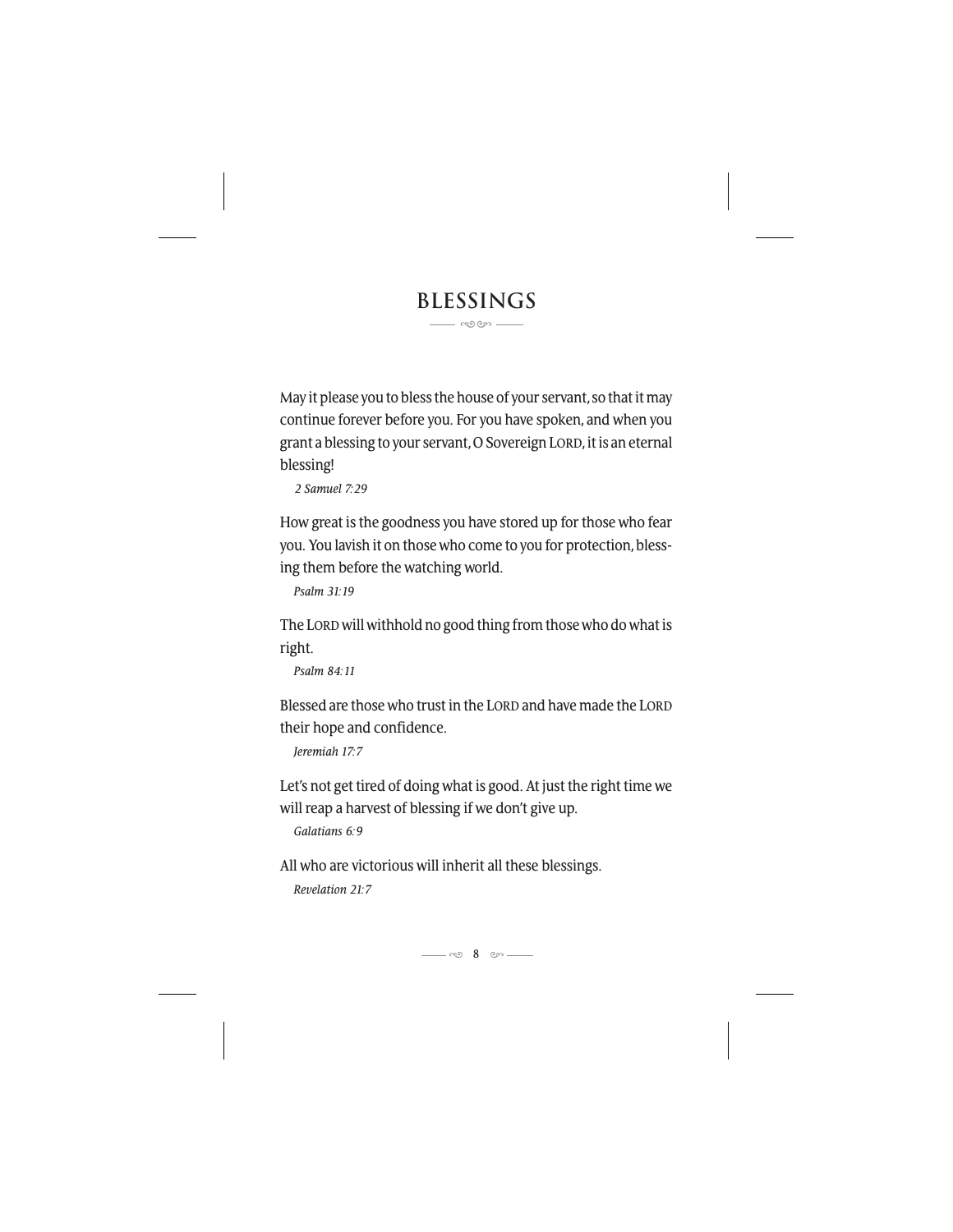#### **Comfort** --

Even when I walk through the darkest valley, I will not be afraid, for you are close beside me. Your rod and your staff protect and comfort me.

*Psalm 23:4*

His anger lasts only a moment, but his favor lasts a lifetime! Weeping may last through the night, but joy comes with the morning.

*Psalm 30:5*

Give your burdens to the LORD, and he will take care of you. He will not permit the godly to slip and fall.

*Psalm 55:22*

You keep track of all my sorrows. You have collected all my tears in your bottle. You have recorded each one in your book.

*Psalm 56:8*

Remember your promise to me; it is my only hope. Your promise revives me; it comforts me in all my troubles.

*Psalm 119:49-50*

I meditate on your age-old regulations; O LORD, they comfort me. *Psalm 119:52*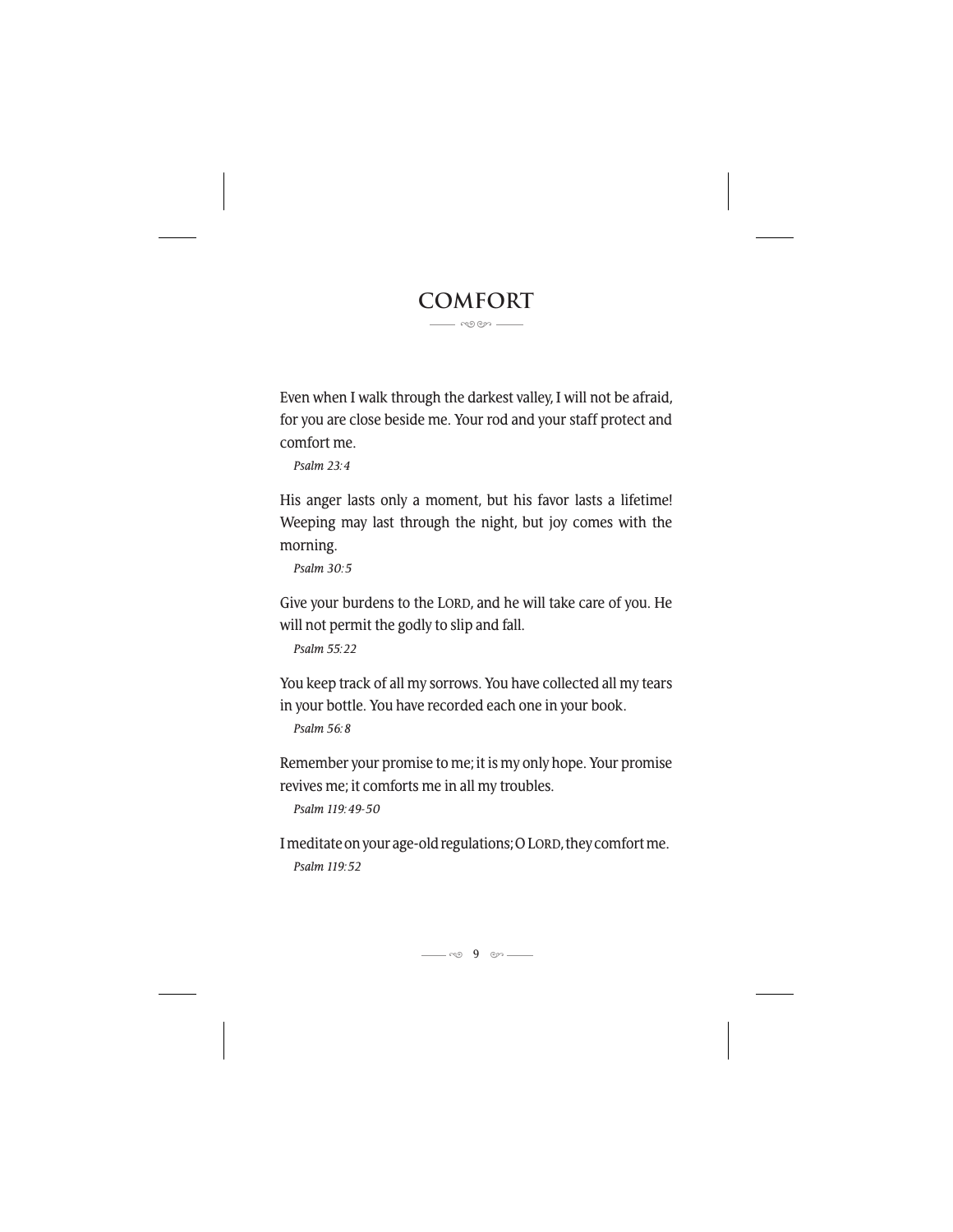The LORD himself watches over you! The LORD stands beside you as your protective shade. The sun will not harm you by day, nor the moon at night.

*Psalm 121:5-6*

The LORD helps the fallen and lifts those bent beneath their loads.

*Psalm 145:14*

He heals the brokenhearted and bandages their wounds.

*Psalm 147:3*

In all their suffering he also suffered, and he personally rescued them. In his love and mercy he redeemed them. He lifted them up and carried them through all the years.

*Isaiah 63:9*

God blesses those who mourn, for they will be comforted.

*Matthew 5:4*

Then Jesus said, "Come to me, all of you who are weary and carry heavy burdens, and I will give you rest."

*Matthew 11:28*

What is the price of five sparrows—two copper coins? Yet God does not forget a single one of them. And the very hairs on your head are all numbered. So don't be afraid; you are more valuable to God than a whole flock of sparrows.

*Luke 12:6-7*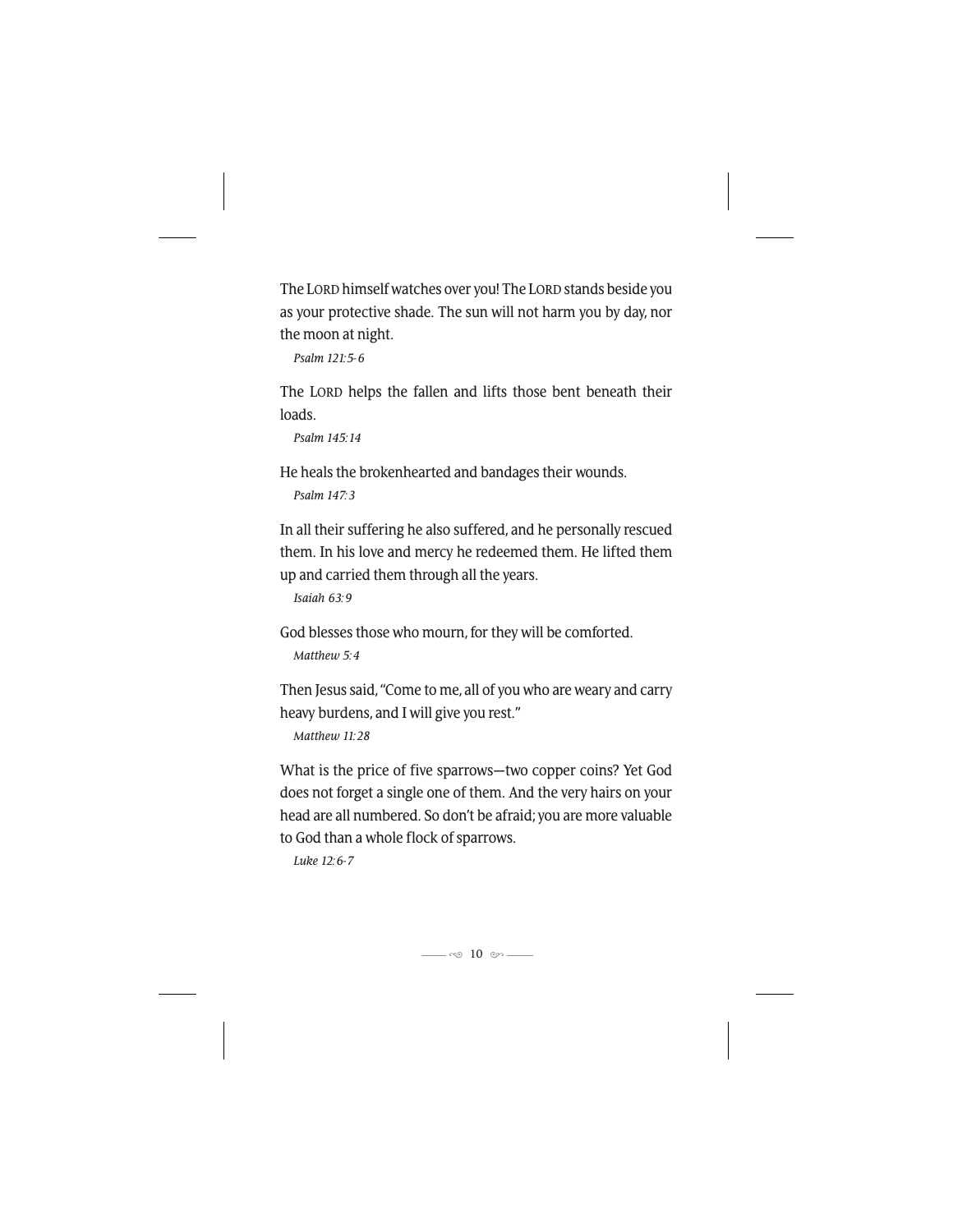I have told you all this so that you may have peace in me. Here on earth you will have many trials and sorrows. But take heart, because I have overcome the world.

*John 16:33*

God is our merciful Father and the source of all comfort. He comforts us in all our troubles so that we can comfort others. When they are troubled, we will be able to give them the same comfort God has given us.

*2 Corinthians 1:3-4*

The more we suffer for Christ, the more God will shower us with his comfort through Christ.

*2 Corinthians 1:5*

The Lamb on the throne will be their Shepherd. He will lead them to springs of life-giving water. And God will wipe every tear from their eyes.

*Revelation 7:17*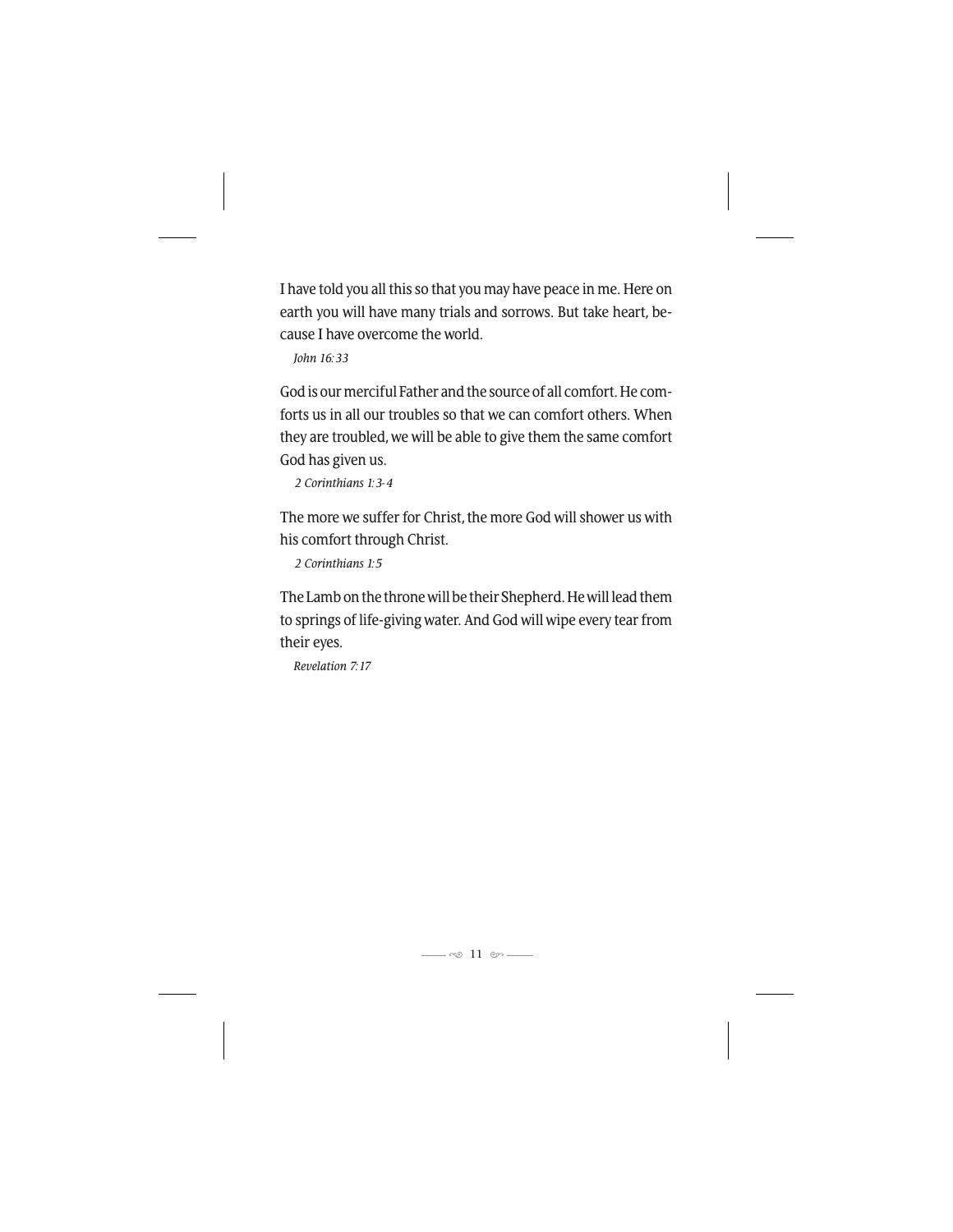#### **Contentment** --

He satisfies the thirsty and fills the hungry with good things.

*Psalm 107:9*

Don't envy sinners, but always continue to fear the LORD. You will be rewarded for this; your hope will not be disappointed.

*Proverbs 23:17-18*

Not that I was ever in need, for I have learned how to be content with whatever I have. I know how to live on almost nothing or with everything. I have learned the secret of living in every situation, whether it is with a full stomach or empty, with plenty or little. For I can do everything through Christ, who gives me strength.

*Philippians 4:11-13*

Don't love money; be satisfied with what you have. For God has said, "I will never fail you. I will never abandon you."

*Hebrews 13:5*

By his divine power, God has given us everything we need for living a godly life. We have received all of this by coming to know him, the one who called us to himself by means of his marvelous glory and excellence.

*2 Peter 1:3*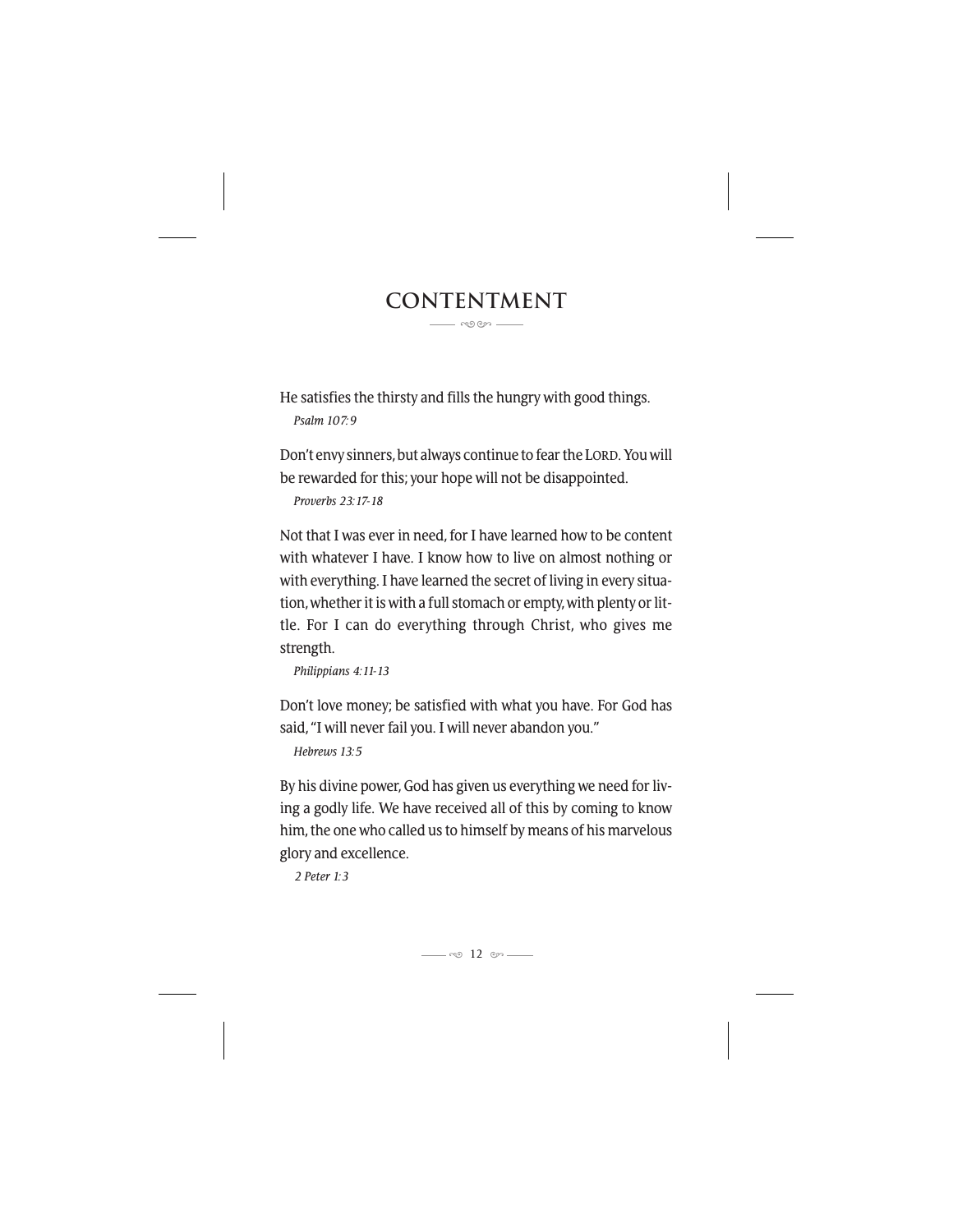#### **Courage** --

Be strong and courageous! Do not be afraid and do not panic before them. For the LORD your God will personally go ahead of you. He will neither fail you nor abandon you.

*Deuteronomy 31:6*

This is my command—be strong and courageous! Do not be afraid or discouraged. For the LORD your God is with you wherever you go.

*Joshua 1:9*

Who is God except the LORD? Who but our God is a solid rock? God arms me with strength, and he makes my way perfect.

*Psalm 18:31-32*

The LORD is my light and my salvation—so why should I be afraid? The LORD is my fortress, protecting me from danger, so why should I tremble?

*Psalm 27:1*

The LORD is my strength and shield. I trust him with all my heart. He helps me, and my heart is filled with joy.

*Psalm 28:7*